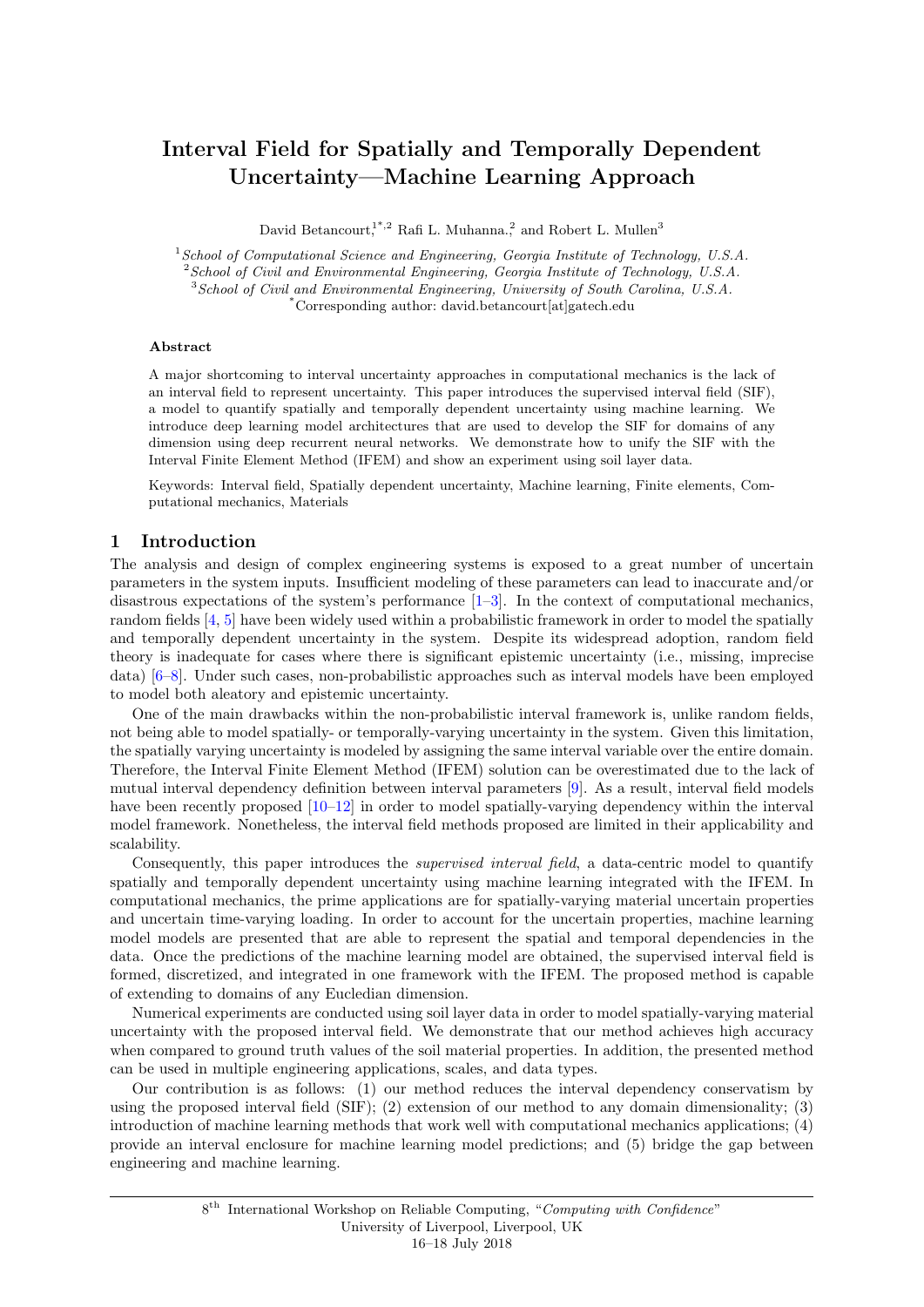# 2 Related Work

The first to incorporate the concept of spatially varying uncertainty within IFEM was Moens et al [\[13–](#page-7-3) [15\]](#page-7-4) through different methods. In [\[14\]](#page-7-5) an interval field concept was developed which allowed to use dependency between elements, which is otherwise not possible using interval parameters. To that end, two methods were introduced: The Local Interval Field Decomposition (LIFD), and the Inverse Distance Weighting Interpolation (IDW). For LIFD, the dependency parameters are determined from a gradient method developed by Imholz et al, which defines the dependency between parameters as the maximum gradient that can occur between them. In this definition, perfect dependency corresponds to a zero gradient and perfect independency corresponds to the maximum gradient between parameters. The dependency parameters are discretely defined at each element of the mesh—thus the dimensionality of the interval field equals the numbers of elements in the mesh. The discrete values for the dependency parameters are determined by a smooth second-order polynomial function presented in [\[14\]](#page-7-5). For the IDW method, the base functions needed for the interval field are determined and spatially selected based on prior engineering knowledge.

The pitfalls for the Moens et methods are as follows: The LIFD is computationally expensive as the dimensionality of the uncertainty equals the number of elements in the mesh. Additionally, the theoretical arguments for the determination of the dependence are not fully justified. The IDP is computationally cheaper, and could produce good results where enough a-priori domain engineering knowledge is available. As a result, expert hand-engineering would be required to produce good results thus rendering it nonscalable. Also, both methods were only presented for 1D cases.

Wu et al [\[12\]](#page-7-2) developed a hybrid method for static FE analysis (X-UISS method) that combines random fields and intervals fields. It has an algorithm that easily extends to 2D and 3D domains. For the interval field implementation, the X-UISS method defines the upper-bound UB and lower-bound LB functions from the extrema of a set of measurements at a spatial coordinate x. Then, the UB and LB of measured points are linearly interpolated between the x points where data is unavailable. Then, the conventional IFEM [\[16\]](#page-7-6) procedure is implemented using the linearly interpolated values for the domain. The pitfall of this method is that it is computationally expensive by having to solve both SFEM and IFEM methods but more importantly because it uses linear interpolation between data points, which is an oversimplification of the spatial uncertainty variability in a domain.

More recently, Sofi et al [\[10,](#page-7-1) [11\]](#page-7-7) developed a 1D interval field approach for IFEM which uses the extra unitary interval (EUI) in order to reduce the overestimation of the IFEM due to mutual dependency. In contrast to the Hybrid method by Wu et al. and the LIFD method by Moens et al., the dimension of uncertainty does not depend of the FE mesh size of the model. However, their underlying interval field method is based on a closed-form solution of a determinate beam or an approximate solution for statically indeterminate beams. A general EUI method for 2D and 3D domains under general boundary conditions has not been developed to the authors' knowledge.

In the area of machine learning, work that seeks to include data dependencies in the prediction includes speech and image recognition, among others that make predictions on sequential data. We borrow some of these ideas for the present work and present our own contributions in order to quantify the uncertainty. To our knowledge, our work presents the first application of machine learning to model spatial and temporal dependency in computational mechanics.

# 3 Background

A brief introduction to the different theories and techniques used in this paper follows.

**Supervised Learning (SL)** Supervised learning [\[17,](#page-7-8) [18\]](#page-7-9) seeks to learn a predictive model  $f : X \to Y$ in some n-dimensional Eucledian space  $\mathbb{R}^n$ , given a set of training examples. In order to achieve this goal, the SL model is trained using the  $X$  inputs (*features*) with known  $Y$  outputs (*target values*). This composes the training set  $\mathcal{T} = (X, Y)$  where  $X \in \mathbb{R}^n$  is the feature space and  $Y \in \mathbb{R}^d$  is the output space. More specifically, the set of feature vectors  $X$  is used as input to the SL algorithm, which produces at each instance an output  $\hat{f}(x_i)$ . During training the algorithm reduces the difference between the true target  $y_i$  and its prediction  $f(x_i)$  by minimizing a loss function  $\mathcal{L}(\Theta)$ , such as squared loss, for parameters Θ. Following the training phase, the testing phase uses feature instances not present during training and it predicts  $\tilde{f}(x_i)$  using the learned model without access to its targets  $y_i$ . After successfully testing the algorithm, the ultimate goal of SL is to generalize to predictions of unseen data where target values are not available.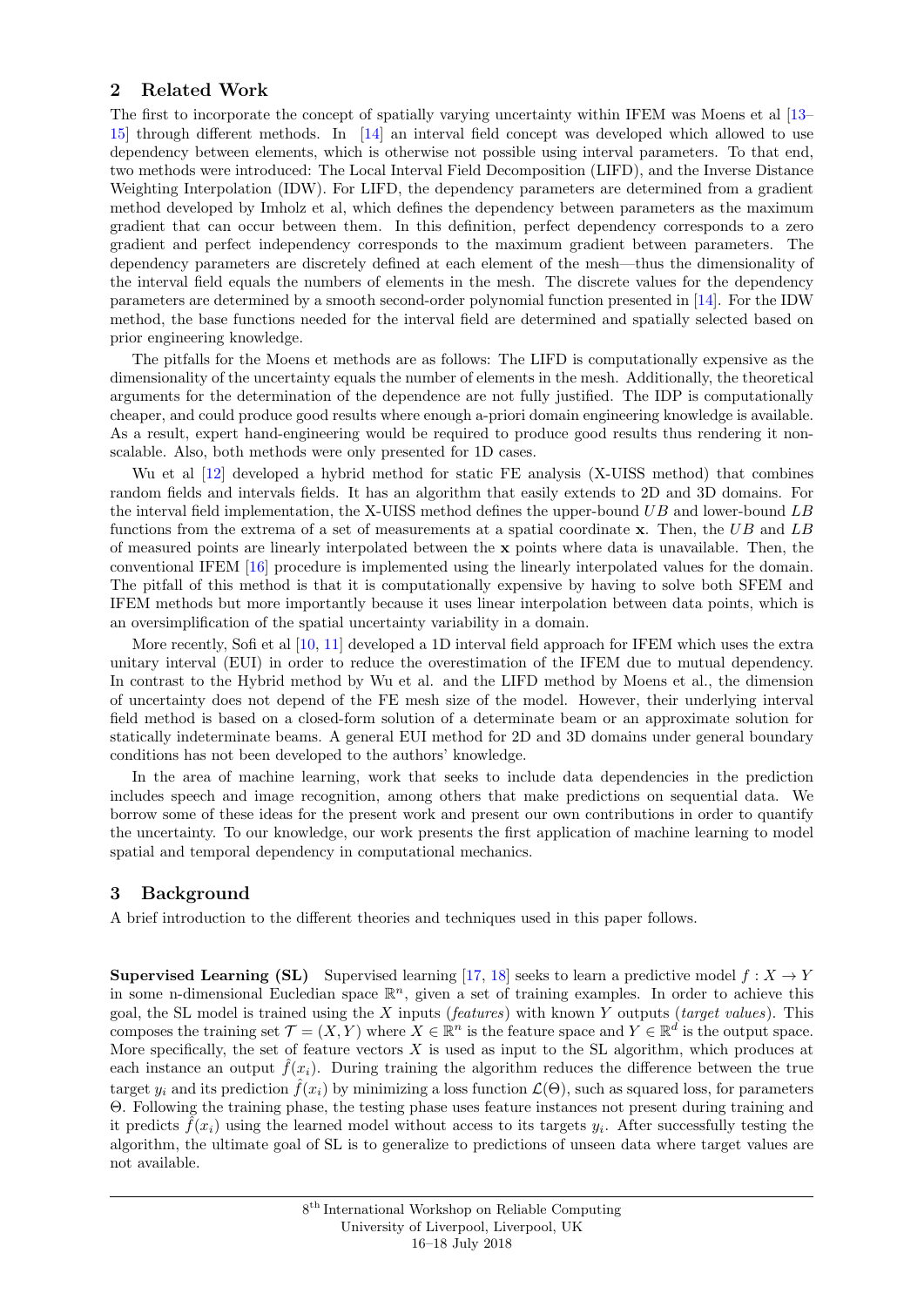<span id="page-2-0"></span>Deep Recurrent Neural Networks Recurrent neural networks (RNN) are extensions to neural net-works used for sequential data [\[19\]](#page-7-10). For a sequence of inputs  $(x_1, \dots, x_N)$ , a recurrent neural network (RNN) computes a sequence of outputs  $(y_1, \dots, y_N)$  using a recurrence equation at every time step

$$
h_t = f_W(h_{t-1}, x_t) \tag{1}
$$

In Eq. [1,](#page-2-0)  $h_t \in \mathbb{R}^n$  is the new hidden state of the RNN,  $f_W$  is a function with weight parameter matrix W,  $h_{t-1}$  is the previous hidden state, and  $x_t$  is the input vector at time t. RNNs can be represented as a deep multilayer model and are generally optimized using gradient-based methods. Vanilla RNNs have the pitfall of exploiting gradients due to long-term dependencies in the data when processing long sequences [\[19\]](#page-7-10). Long short-term memory [\[20\]](#page-7-11) (LSTM) units are used to build the deep RNN network (or deep LSTM network) to bypass this problem.

Long Short-Term Memory Units Long short-term memory (LSTM) [\[20\]](#page-7-11) units are designed to process and predict sequential data while addressing the numerical shortcomings of the exploiting gradients in vanilla RNNs [\[21\]](#page-7-12). In order to do so, LSTMs mantain a memory cell state  $c_t$  along with the hidden state  $h_t$  at every time t. At each time t, the LSTM can choose to remember or forget information by using the following gating mechanisms, and shown on Fig [1.](#page-3-0) When combined in a deep architecture, deep LSTM networks are a formidable machine learning predictive model [\[19,](#page-7-10) [21\]](#page-7-12).

**Random Fields** Random fields [\[4\]](#page-6-2)  $H(\mathbf{x}, \theta)$  are generalizations of random processes where the random variable  $\mathbf{x} \in \mathbb{R}$  and  $\theta$  is the outcome of the random phenomenon. Random fields are used to represent the spatial variation of a system property by a random variable defined over the region on which the variation occurs.

Stochastic Finite Elements In the context of computational mechanics, random field theory has been adopted with the Finite Element Method (FEM) to form the Stochastic FEM (SFEM) [\[5\]](#page-6-3) in order to find the response of a stochastic system. In particular for most SFEM problems, the Random Field is Gaussian and discretized through a Kauhunen-Loève expansion, while the response is found with a polynomial chaos expansion. Together this procedure is known as the spectral approach to SFEM [\[5\]](#page-6-3).

Interval Finite Elements The Interval Finite Element Method (IFEM) is a numerical analysis method that describes the uncertainty by using interval valued parameters. IFEM is used in situations where a probabilistic characterization of the system is not possible. The IFEM finds guaranteed upper and lower bound enclosures of the response [\[16\]](#page-7-6).

# 4 Methods

#### 4.1 Supervised Interval Field

We now present the first data-centric approach to generate interval fields using supervised machine learning (SL) models. Up to this point, spatially- and temporally-varying uncertainty in computational mechanics is modeled using the probabilistic framework of the SFEM and, to a lesser extend, with nonprobabilistic frameworks using IFEM. Both approaches require direct prior knowledge about the uncertain properties as a global value for the domain in question. To do so, SFEM uses a random field to distribute the variability of the uncertain property (with prior mean  $\mu$  and standard deviation  $\sigma^2$ ), while IFEM uses interval bounds on a constant uncertain property obtained with prior knowledge of some kind. The recently proposed interval field techniques  $[10-12, 14]$  $[10-12, 14]$  $[10-12, 14]$  $[10-12, 14]$  also require some direct information about the uncertain properties for the domain and the spatial variability is determined in a number of ways, some of which are probabilistic in nature.

On the other hand, the SIF only requires data in the form of features in the subspace of the domain where we must find the uncertain properties (the target values)—given that the model has been trained on enogh data. In this fashion, we are able to predict the uncertain properties without making assumptions on its probability distribution, such as would be the case with a Random field.

In order to develop the SIF, the trained models presented in Sections ?? are used to obtain a prediction at each spatial coordinate x in the domain. These point estimates are in turn used as the interval midpoint values. Interval uncertainty bounds can be obtained with expert knowledge or using method such as Interval Monte Carlo [\[22\]](#page-7-13). In this work, interval bounds are set at 10% for the experiments.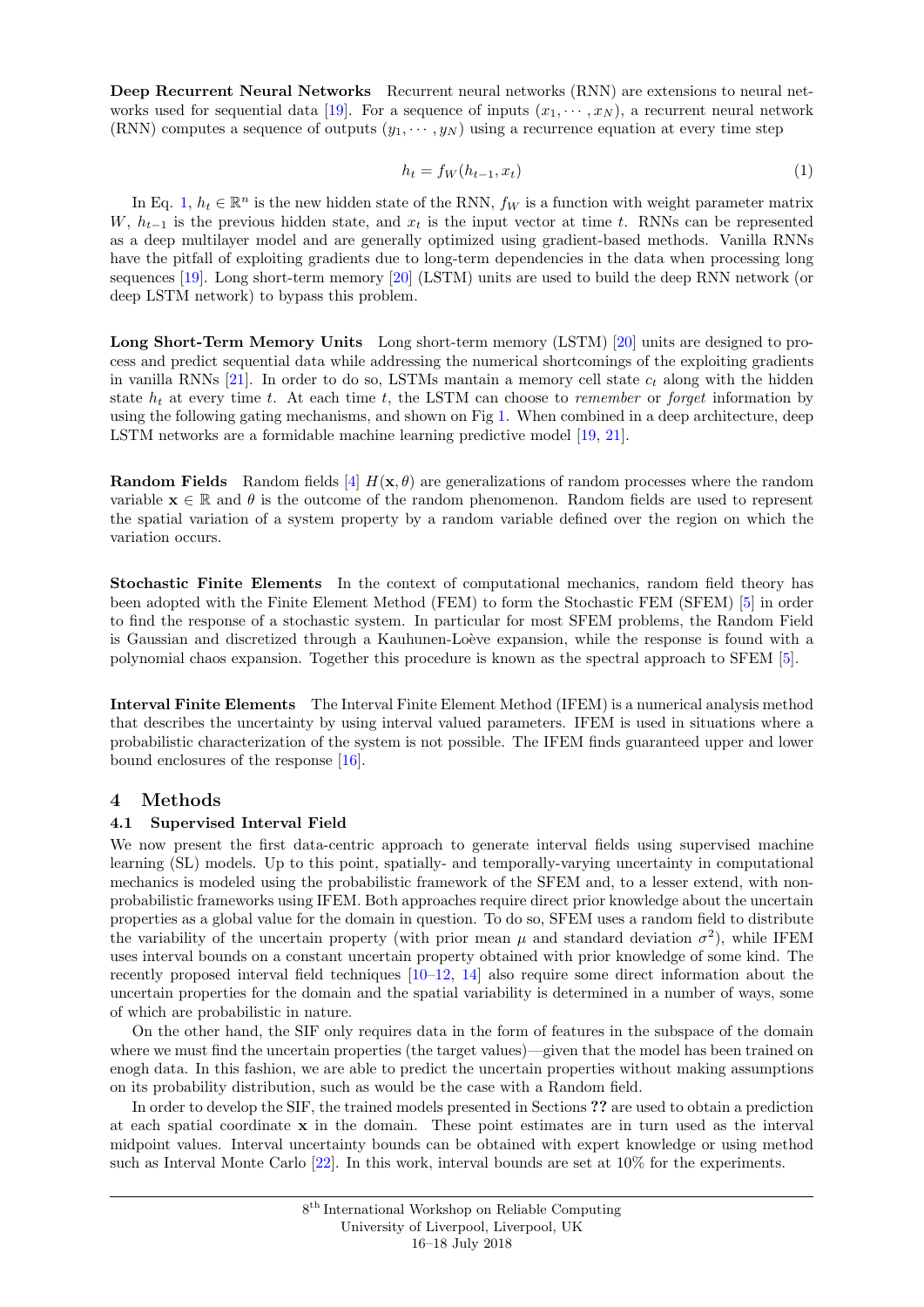#### 4.1.1 Deep LSTM Network

Deep LSTMs are the driving force behind recent advancements in time-dependent applications such as speech recognition [\[23\]](#page-7-14), time series prediction [\[24\]](#page-7-15), and image captioning [\[25\]](#page-7-16). Using deep LSTMs, a model can learn to extract complex abstractions as sequential data representations. Additionally, using deep LSTMs can allow for direct inference on images, which can be very helpful for structural health monitoring and other applications where image data are routinely obtained.

In order to obtain the hidden state vector representation at time  $t$ , each of the gates in the LSTM units performs the following computations:

<span id="page-3-0"></span>
$$
i_t = \text{sig}(W_{hi}h_{t-1} + W_{xi}x_t)
$$
  
\n
$$
f_t = \text{sig}(W_{hf}h_{t-1} + W_{hf}x_t)
$$
  
\n
$$
c_t = f_t \odot c_{t-1} + i_t \odot \tanh(W_{hc}h_{t-1} + W_{xc}x_t)
$$
  
\n
$$
o_t = \text{sig}(W_{ho}h_{t-1} + W_{hx}x_t + W_{co}c_t)
$$
  
\n
$$
h_t = o_t \odot \tanh(c_t)
$$
 Figure 1: LSTM cell architecture

where the  $i_t$ ,  $f_t$ ,  $o_t$  are the input, forget, and output gates, respectively. The  $sig(\cdot)$  and  $tanh(\cdot)$  are the logistic sigmoid activation function and hyperbolic tangent function, respectively. The weight matrices are represented by the recurrent weight matrices  $W_h$ and the input-to-hidden weight matrices  $W_x$ . Fig. [1](#page-3-0) shows a diagram of an LSTM unit.

To train the model, we use the Adam optimizer [\[26\]](#page-7-17) and add dropout regularization [\[27,](#page-7-18) [28\]](#page-7-19) to prevent overfitting.

#### 4.1.2 XGBoost

This section presents Extreme Gradient Boosting (XGBoost), a state-of-the-art ensemble algorithm that is broadly easier to implement than deep LSTMs while being a robust predictor. Nonetheless, unlike deep LSTMs, XGBoost as well as many SL algorithms do not explicitly handle spatial or temporal dependencies. Hence, we present it to use as comparison with the deep LSTM model and because it can be valuable for some engineering SIF applications.

Ensemble algorithms work by combining different models in order to reduce the overall variance and bias of the prediction. The most popular ensemble methods are bagging [\[29\]](#page-7-20) and boosting [\[30\]](#page-7-21). In Bagging, different models or different algorithms are combined in a way that reduces the variance of the prediction, while in Boosting, different weak models are combined to reduce the overall bias and variance of the prediction. For regression problems, generally an average of the learners is taken as the final prediction for each instance.

XGBoost is a tree ensemble algorithm that uses CART regression trees [\[31\]](#page-7-22) as its base learner. XG-Boost [\[32\]](#page-7-23) was introduced in 2014 and has become a dominant algorithm for structured data that has won numerous data science competitions such as the HiggsML challenge [\[33\]](#page-7-24), and ACM RecSys Challenge [\[34\]](#page-7-25). XGBoost is an updated variant of Gradient Tree Boosting [\[35\]](#page-7-26) and provides higher speed, more regularization options, and greater scalability.

In order to train the model, the objective function minimizes a regularized loss composed of the training loss  $\mathcal{L}(\Theta)$  and a regularization term  $\Omega(\Theta)$  to prevent overfitting. XGBoost optimizes the objective function additively. For the data instance i in iteration t, the prediction of the model is the sum of the individual predictions of the  $k$  trees in the ensemble, as follows:

$$
\hat{f}^{(t)}(x_i) = \sum_{k=1}^{t} \hat{f}_k(x_i) = \hat{f}^{(t-1)}(x_i) + \hat{f}^{(t)}(x_i)
$$
\n(3)

The objective function to be minimized at every iteration  $t$  is

$$
\mathcal{L}^{(t)} = \sum_{i=1}^{N} \mathcal{L}(\Theta) + \Omega(\Theta) = \sum_{i=1}^{N} \mathcal{L}(y_i, \hat{f}_t(x_i)) + \Omega(f_t) = \sum_{i=1}^{N} \mathcal{L}(y_i, \hat{f}^{(t-1)}(x_i) + \hat{f}^{(t)}(x_i)) + \Omega(f_t)
$$
(4)

This optimization problem is solved using first and second-order gradient statistics as shown on [\[32\]](#page-7-23).

In our experiments we show that the Deep LSTM network is superior to XGBoost. Nonetheless, engineers might find that XGBoost performs well for their particular application and gain time savings from its implementation and training time.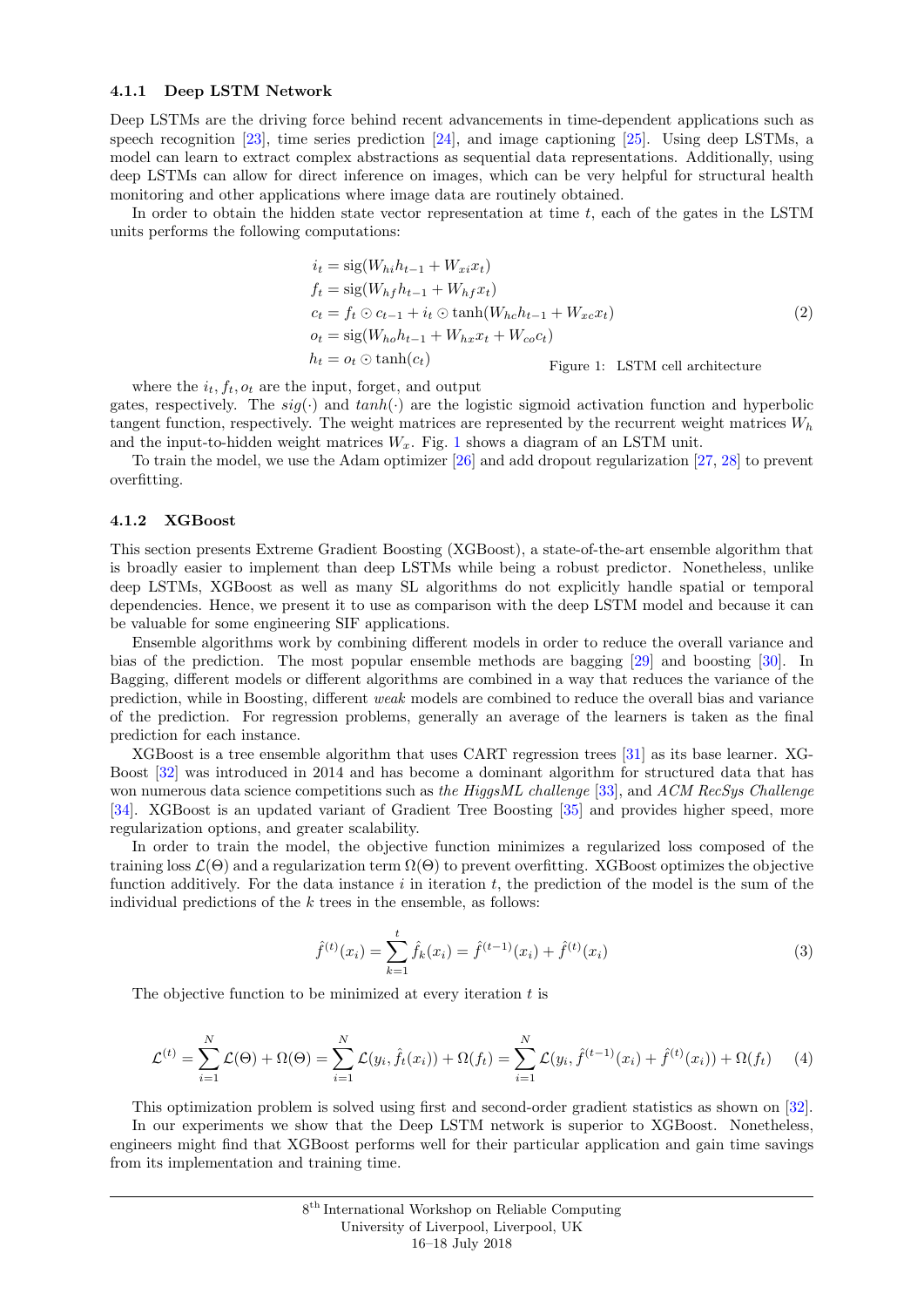#### 4.1.3 Model Training and Architectures

Algorithm [1](#page-4-0) is used for the SIF.

We show results for XGBoost and deep LSTM network on the experiment in Section [5.](#page-4-1) Figure [2](#page-4-2) shows the different learning models  $f$  used for the SIF.

<span id="page-4-0"></span>

| Algorithm 1 SIF Algorithm                                       |
|-----------------------------------------------------------------|
| 1: Obtain training set $\mathcal T$                             |
| 2: Obtain testing set $\mathcal D$                              |
| 3: Choose learning model $f$                                    |
| 4: Choose loss function $\mathcal L$                            |
| 5: Obtain interval uncertainty bounds $\mathcal{U}$             |
| 6: for $i = 1 : M$ instances do                                 |
| Train f to minimize a training loss $\mathcal{L}(\Theta)$<br>7: |
| Obtain prediction $\hat{f}(x_i)$<br>8:                          |
| $9:$ end for                                                    |

<span id="page-4-2"></span>Figure 2: Model Architectures Left: Simple XGBoost model Right: Deep LSTM model stacked with feed-forward layer

#### <span id="page-4-4"></span>4.1.4 A Unified Framework: SIF Discretization for IFEM

The SIF predictions are independent of the IFEM mesh. Thus a post-processing discretization of the SIF to match the elements in the mesh of the IFEM is required. The procedure is as follows: the spatiallyand/or temporally- varying uncertain properties of the domain obtained with the SIF are midpoint input values to the IFEM in order to obtain the interval responses. In particular, the discretization of the SIF for the purpose of IFEM analysis is performed by taking the expected value of the predictions of the SIF corresponding to each the size  $l$  of each finite element in the mesh, which gives the interval midpoint value  $I_n^{mid}$  at element n, as follows:

$$
I_n^{mid} = \mathbb{E}_l[\hat{f}(x_i)], \quad \text{where} \quad \hat{f}(x_i) \text{ is the model prediction for sample } i. \tag{5}
$$

<span id="page-4-3"></span>After the discretization, a conventional IFEM is performed with the postulated uncertainty bounds.

# <span id="page-4-1"></span>5 Experiments

The experiments performed consist of using the SIF method to predict the material properties of soilcolumn layers at various locations in a 3D domain to produce the interval field, which later is discretized as material input to the IFEM. The soil layer properties were obtained at the University of Massachusetts-Amherst by Prof. Dr. Paul W. Mayne of the Georgia Institute of Technology. They were obtained via CPT tests [\[36\]](#page-7-27), which are performed with two separate measurement devices inserted from the surface into each soil column obtaining soil properties with respect to depth for about 15  $m$ . In particular, Test 1 records three different measurements  $\{q_c, fs, u_2\}$  [\[36\]](#page-7-27), while Test 2 records the shear wave velocity  $\{V_s\}$ .

Then, we use a subset of the data and denominate it as the training set  $\mathcal{T}$ , with the feature space X consisting of the measurements of Test 1, and the target space Y consisting of the measurements of Test 2 (shear wave velocity  $V_s$  for each data point). Once the model is trained, we predict the target values for shear wave velocity for a subset of unseen data (testing set  $\mathcal{D}$ ) by querying the trained model with only the features  $X$  of subset  $D$ . Thus, by using the SIF method, we can produce the interval field based on feature data alone without making any assumptions on the distribution of the target values. A hypothetical scenario for this application would be one where a subset of the data in Test 2 are corrupted or missing, or that only performing the first test on a portion of the domain results in significant cost and time savings. Further, for other applications, such as aerospace batch manufacturing and structural health monitoring, the SIF approach is superior to the random fields assumptions of the SFEM, since SIF does not require assumptions on the probability distributions of the unknown properties.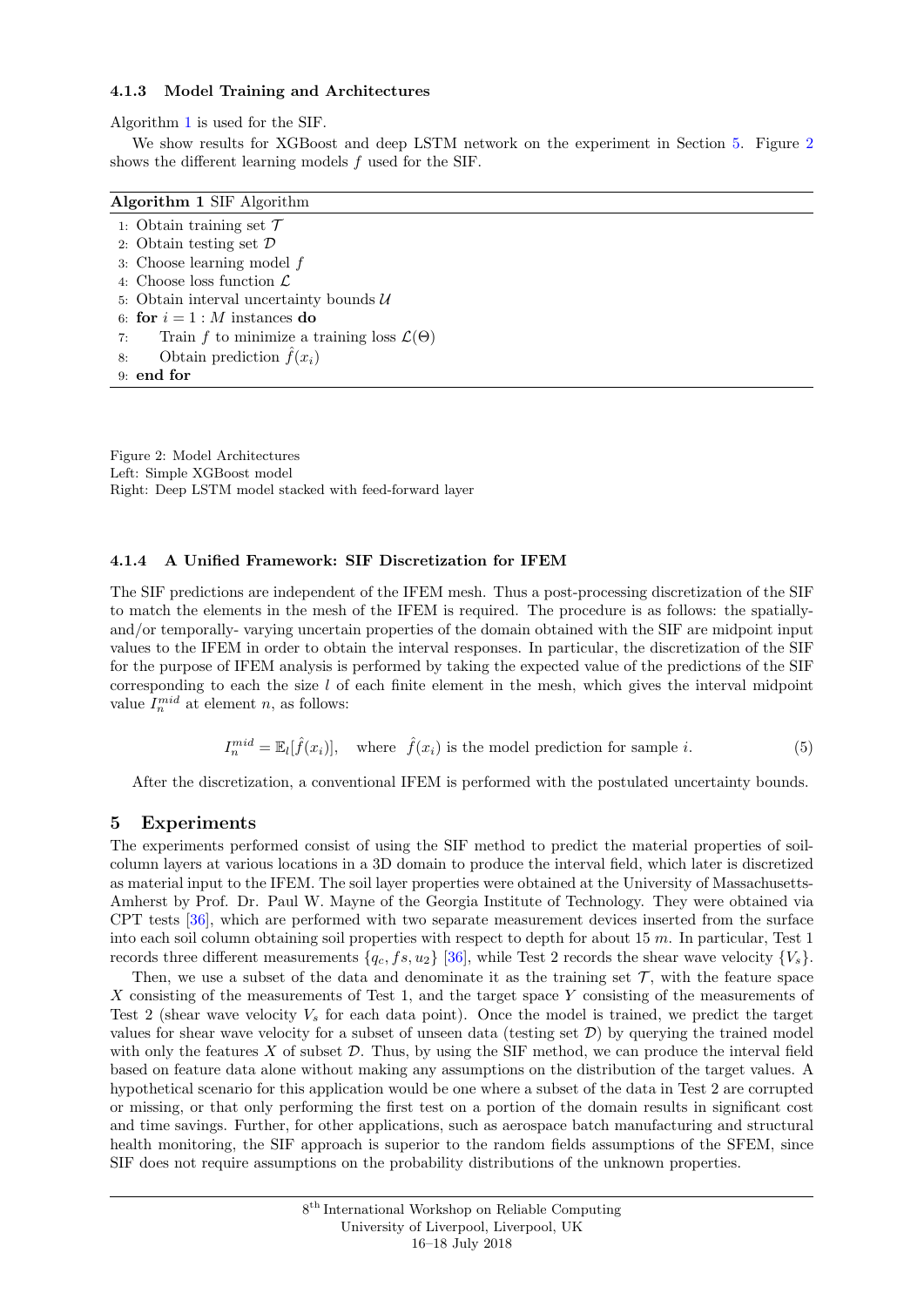# 5.1 Datasets

<span id="page-5-0"></span>The dataset consist of text files corresponding to the CPT results for 15 different 'soil column' locations in the same site. Fig. [3](#page-5-0) shows examples for features and target values at two distinct locations.

> Figure 3: Dataset Samples Top and bottom: examples of data features (left) and corresponding targets (right).

#### 5.2 Model Evaluation

<span id="page-5-1"></span>Randomized Search [\[37\]](#page-7-28) was used for the hyperparameter optimization of the models. In order to account for the effect of the uncertainty bounds, the inputs X for the testing set  $\mathcal D$  were queried under four different cases using the trained deep LSTMs, as follows:  $(1)$  Raw inputs X without any postulated uncertainty added (i.e. midpoint input); (2) Lower bound inputs  $\underline{X}$  with -5% uncertainty bounds added; (3) Upper bound inputs  $\overline{X}$  with +5% uncertainty bounds added; (4) Raw inputs X with noise multiplier  $\epsilon \sim \mathcal{N}(0, 0.05)$ . Table [1](#page-5-1) shows that the deep LSTM outperforms XGBoost in these experiments. Fig [4](#page-5-2) shows the predictions for the testing column using the different LSTM model inputs. Given that the uncertainty bounds are small (10% total) the predictions are similar. In the SIF-IFEM example show in Sec. [5.3,](#page-5-3) the raw input  $X$  is used to obtained the material predictions.

Table 1:  $R^2$  Coefficients for Testing Set

| $R^2$ Coefficient |
|-------------------|
| 0.915             |
| 0.909             |
| 0.875             |
| 0.896             |
| 0.228             |
|                   |

\*XGBoost is only tested with raw features.

Figure 4: Predictions on the testing set for the different LSTM models used.

#### <span id="page-5-3"></span><span id="page-5-2"></span>5.3 IFEM Example using SIF

The trained model for the SIF was used to predict the shear wave velocities in the testing set  $D$  using raw inputs  $X$ . A comparison is done with the SFEM, where the parametrization consists of the mean and standard deviation of the prior distribution. To obtain the parameters of the prior for the SFEM, we use the shear wave velocities stored in the training set  $\mathcal T$  and compute the mean and standard deviation. In order to proceed to the FE analysis, the shear wave velocities  ${V_{s,i}}$  are converted to moduli of elasticity  $E_i$ , for every sample i, as follows:

$$
E = 2G_{max}(1+\nu)
$$
  
\n
$$
G_{max} = V_s^2 \rho_t
$$
  
\nwhere  $\rho_t = \gamma_t / g$   
\n
$$
\gamma_t = 26 - \frac{14}{1 + (0.5 \log(f_s + 1))^2}
$$
  
\n $f_s = \text{CPT measurement (kPa)}$ .  
\n $\nu = 0.15$  (6)

Then, without loss of generality, a cantilever structure meshed with 10 beam equal-length elements is employed to show the difference between the SIF-IFEM and the SFEM, as shown on Figure [2.](#page-6-6) The length of the beam is  $L = 10 \, m$ , the length of each element n is  $l = 1 \, m$ , the distributed load is  $q = 1 \, kN$ , and the mid-point interval material elasticity for each element  $E_n$  is determined using Eq. [5,](#page-4-3) and shown on Table [2](#page-6-6) (obtained from raw input predictions). 10% uncertainties are assigned to all the elements  $E_n$ .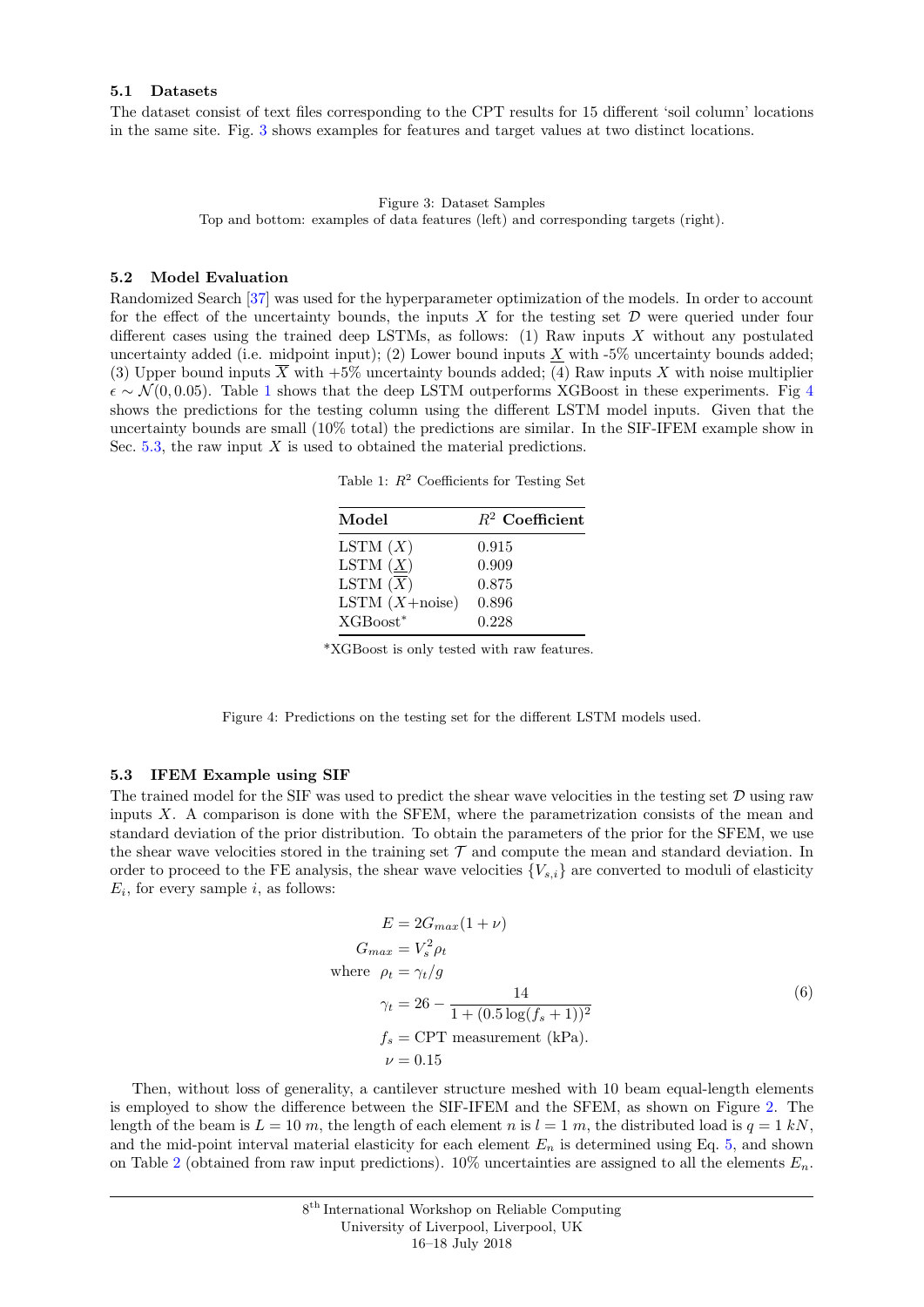The comparison shows that the SFEM has a 22.7% error from the deterministic solution at the tip of the cantilever, while the IFEM closely encloses the solution with a postulated 10% level of uncertainty. As shown on Fig. [4,](#page-5-2) the SIF predictions are very near ground truth point values. Moreover, using the SIF discretization procedure for IFEM (SIF-IFEM) of Sec. [4.1.4,](#page-4-4) smoothens the mesh element material properties and brings it to close agreement with ground truth values. The large error of the SFEM from deterministic values could even be larger if the soil layers had a more drastic stiffness change (e.g., from soft soil to hard rock).

<span id="page-6-6"></span>

|                                                                | Element<br>Number | E (Ground Truth)<br>(MPa) | E (Prediction)<br>(MPa) | $%$ Error |
|----------------------------------------------------------------|-------------------|---------------------------|-------------------------|-----------|
| Table 3: Meshed Cantilever Structure                           |                   | 139.4                     | 142.7                   | 2.4       |
|                                                                | 2                 | 134.2                     | 132.4                   | 1.3       |
| q                                                              | 3                 | 101.3                     | 97.8                    | 3.5       |
|                                                                |                   | 74.1                      | 72.9                    | 1.6       |
|                                                                | 5                 | 78.1                      | 71.4                    | 8.6       |
| $E_1$ $E_2$ $E_3$ $E_4$ $E_5$ $E_6$ $E_7$ $E_8$ $E_9$ $E_{10}$ | 6                 | 76.3                      | 72.5                    | 5.0       |
| L                                                              |                   | 68.3                      | 73.9                    | 8.2       |
|                                                                | 8                 | 75.5                      | 73.9                    | 2.1       |
|                                                                | 9                 | 77.5                      | 72.7                    | 6.2       |
|                                                                | 10                | 73.6                      | 70.1                    | 4.8       |
|                                                                |                   |                           |                         |           |

Table 2: Material Properties used for IFEM at each beam element

Figure 5: Deflection Comparison of SIF-IFEM and SSEM with Cantilever Beam IFEM with 10% uncertainties For SFEM:  $\mu = 117MPa$  and  $\sigma = 46MPa$ 

# 6 Conclusions and Discussion

Engineering systems must contend with great deal of uncertainty. Whenever the spatial- or temporallyvarying uncertainty is epistemic and cannot be characterized by a random field, the non-probabilistic interval analysis framework presents an alternative. The corresponding concept of an interval field was not well-developed yet until the introduction of the SIF and the unified framework of the SIF-IFEM, both presented in this paper. The power of the SIF lies in not having to make a-priori assumptions on the probability distribution of the uncertainties. Moreover, the SIF-IFEM framework presents a method to bound the machine learning model predictions provided by the SIF by any given level of uncertainty.

# Acknowledgments

We would like to thank Dr. Paul W. Mayne for graciously providing the soil layer data.

# References

- <span id="page-6-0"></span>[1] M. Aoki and G. Rothwell, A comparative institutional analysis of the fukushima nuclear disaster: Lessons and policy implications, Energy Policy 53, 240 (2013).
- [2] E. Zio and T. Aven, Industrial disasters: Extreme events, extremely rare. some reflections on the treatment of uncertainties in the assessment of the associated risks, *Process Safety and Environmental* Protection 91, 31 (2013).
- <span id="page-6-1"></span>[3] Y. Wen, B. Ellingwood, D. Veneziano, and J. Bracci, Uncertainty modeling in earthquake engineering, MAE center project FD-2 report (2003).
- <span id="page-6-2"></span>[4] E. Vanmarcke, Random fields: analysis and synthesis (World Scientific, 1983).
- <span id="page-6-3"></span>[5] R. G. Ghanem and P. D. Spanos, Stochastic finite elements: a spectral approach (Courier Corporation, 2003).
- <span id="page-6-4"></span>[6] H. Zhang, Ph.D. thesis, Georgia Institute of Technology (2005).
- [7] C. Jiang, B. Ni, N. Liu, X. Han, and J. Liu, Interval process model and non-random vibration analysis, Journal of Sound and Vibration 373, 104 (2016).
- <span id="page-6-5"></span>[8] D. Moens and M. Hanss, Non-probabilistic finite element analysis for parametric uncertainty treatment in applied mechanics: Recent advances, Finite Elements in Analysis and Design 47, 4 (2011).